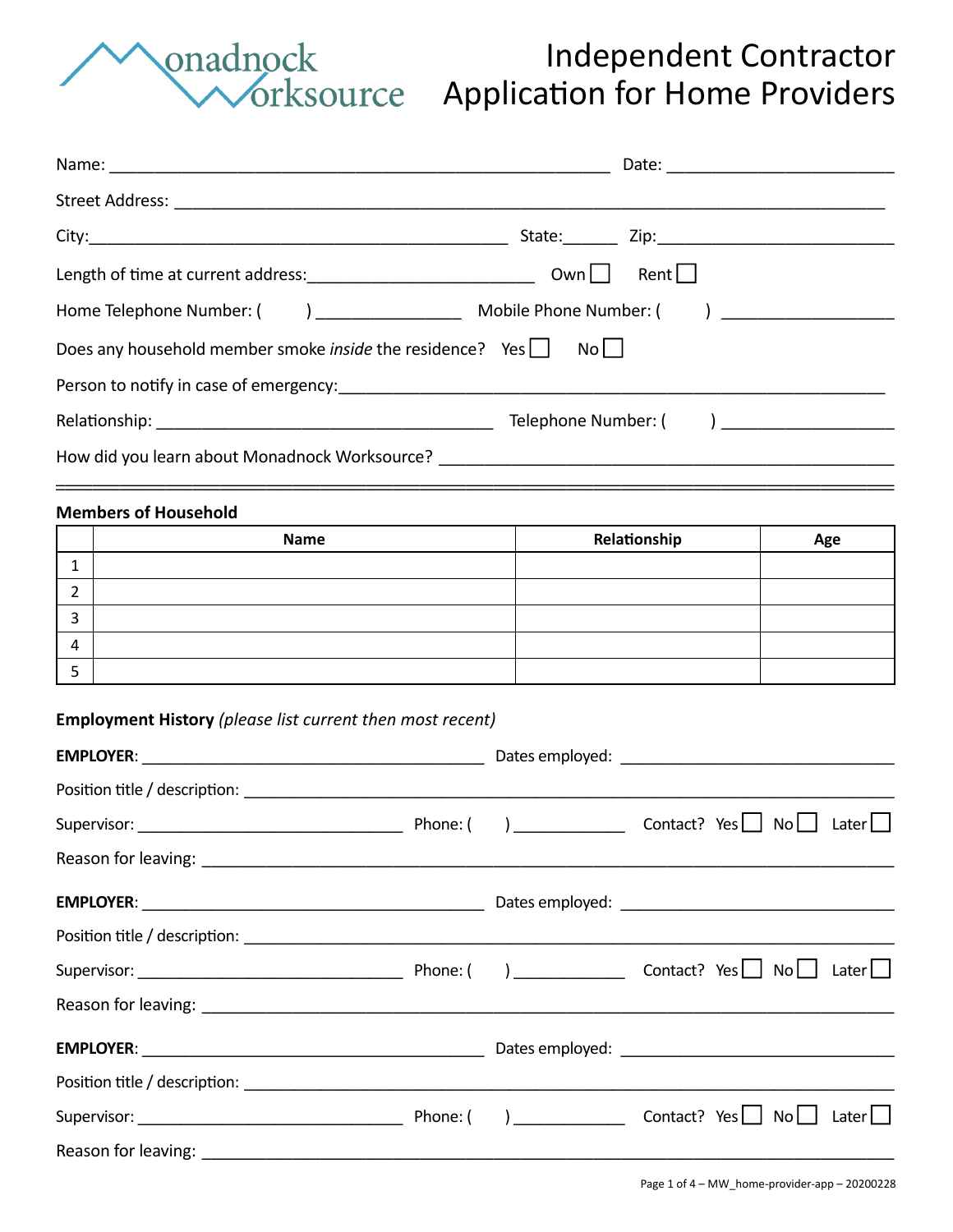## **Education and Background Information**

|                                                                                                                                                                                                                               | Name                                                                                                                                                                                                                                      | Address | Degree/Level |  |  |  |
|-------------------------------------------------------------------------------------------------------------------------------------------------------------------------------------------------------------------------------|-------------------------------------------------------------------------------------------------------------------------------------------------------------------------------------------------------------------------------------------|---------|--------------|--|--|--|
| <b>High School</b>                                                                                                                                                                                                            |                                                                                                                                                                                                                                           |         |              |  |  |  |
| College                                                                                                                                                                                                                       |                                                                                                                                                                                                                                           |         |              |  |  |  |
| Trade/Business                                                                                                                                                                                                                |                                                                                                                                                                                                                                           |         |              |  |  |  |
| <b>Advanced Degree</b>                                                                                                                                                                                                        |                                                                                                                                                                                                                                           |         |              |  |  |  |
| Other                                                                                                                                                                                                                         |                                                                                                                                                                                                                                           |         |              |  |  |  |
| Interests (activities or hobbies): Notified that the set of the set of the set of the set of the set of the set of the set of the set of the set of the set of the set of the set of the set of the set of the set of the set |                                                                                                                                                                                                                                           |         |              |  |  |  |
|                                                                                                                                                                                                                               |                                                                                                                                                                                                                                           |         |              |  |  |  |
| What experience have you had in supporting people? _____________________________                                                                                                                                              |                                                                                                                                                                                                                                           |         |              |  |  |  |
| How do you think confidentiality might apply to this position?<br>How do you think confidentiality might apply to this position?                                                                                              |                                                                                                                                                                                                                                           |         |              |  |  |  |
| What personal characteristics would you prefer in a housemate (non-smoker; male/female; young/old; active/sedentary)?                                                                                                         |                                                                                                                                                                                                                                           |         |              |  |  |  |
| Are you willing to commit to at least one year as a home provider? Yes $\Box$ No $\Box$                                                                                                                                       |                                                                                                                                                                                                                                           |         |              |  |  |  |
| If a home provider position doesn't work out, would you be interested in other positions at Monadnock<br>Worksource? Yes $\Box$ No $\Box$                                                                                     |                                                                                                                                                                                                                                           |         |              |  |  |  |
|                                                                                                                                                                                                                               |                                                                                                                                                                                                                                           |         |              |  |  |  |
|                                                                                                                                                                                                                               | Do you or any household members have firearms or other weapons in the home? Yes $\Box$ No $\Box$<br>If yes, where are they stored, and how are they secured?<br><u>Letter and an announ and an announ and an announ and they secured?</u> |         |              |  |  |  |

 $\_$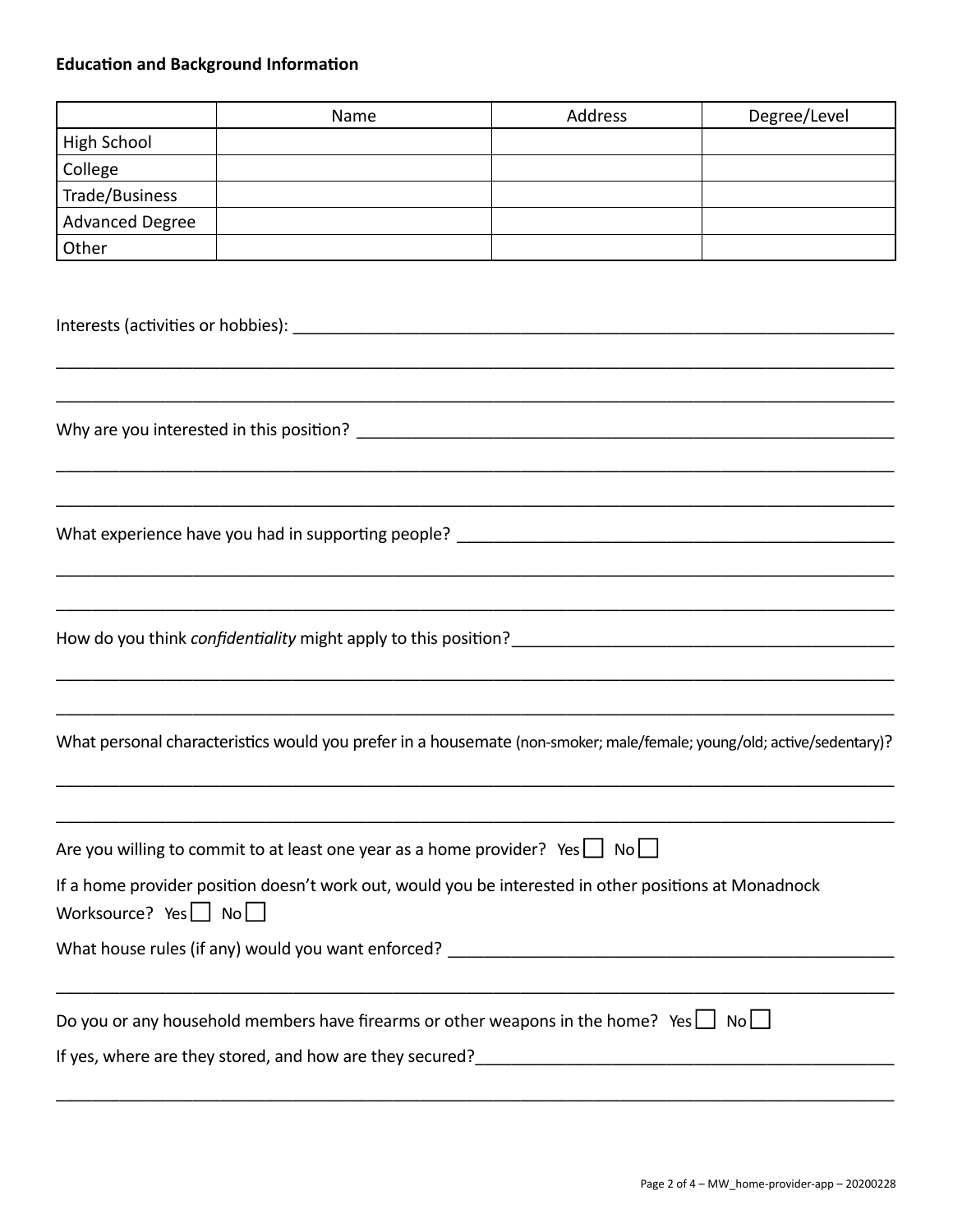| Have you or any household members ever been convicted of a felony or misdemeanor? Yes $\Box$ No $\Box$                                                                                                                         |  |  |  |  |
|--------------------------------------------------------------------------------------------------------------------------------------------------------------------------------------------------------------------------------|--|--|--|--|
|                                                                                                                                                                                                                                |  |  |  |  |
| ,我们就会在这里的人,我们就会在这里的人,我们就会在这里,我们就会在这里,我们就会在这里,我们就会在这里,我们就会在这里,我们就会在这里,我们就会在这里,我们就                                                                                                                                               |  |  |  |  |
| Have you or any household members who may transport our client had any motor vehicle violations in the past                                                                                                                    |  |  |  |  |
| five (5) years? Yes $\Box$ No $\Box$                                                                                                                                                                                           |  |  |  |  |
|                                                                                                                                                                                                                                |  |  |  |  |
| Please list all vehicles that may be utilized to transport the individual who would be supported in your home:                                                                                                                 |  |  |  |  |
|                                                                                                                                                                                                                                |  |  |  |  |
|                                                                                                                                                                                                                                |  |  |  |  |
|                                                                                                                                                                                                                                |  |  |  |  |
| <b>Description of Home</b>                                                                                                                                                                                                     |  |  |  |  |
|                                                                                                                                                                                                                                |  |  |  |  |
| Number of rooms:___________ Number of bedrooms:____________ Number of floors: ______________________                                                                                                                           |  |  |  |  |
|                                                                                                                                                                                                                                |  |  |  |  |
| Number of exits: 1990 Correction of exits: 1990 Correction of exits: 2008 Correction Correction Correction Corr                                                                                                                |  |  |  |  |
| Does the home have hard-wired smoke detectors: $Yes[] No[]$                                                                                                                                                                    |  |  |  |  |
| Location of smoke detectors? The contract of the contract of the contract of the contract of the contract of the contract of the contract of the contract of the contract of the contract of the contract of the contract of t |  |  |  |  |
| Are there fire extinguishers in the home?: $Yes \Box No \Box$                                                                                                                                                                  |  |  |  |  |
|                                                                                                                                                                                                                                |  |  |  |  |
| Are there pools or other bodies of water near the home?: Yes   No                                                                                                                                                              |  |  |  |  |
|                                                                                                                                                                                                                                |  |  |  |  |
|                                                                                                                                                                                                                                |  |  |  |  |
|                                                                                                                                                                                                                                |  |  |  |  |
|                                                                                                                                                                                                                                |  |  |  |  |
|                                                                                                                                                                                                                                |  |  |  |  |
|                                                                                                                                                                                                                                |  |  |  |  |
|                                                                                                                                                                                                                                |  |  |  |  |